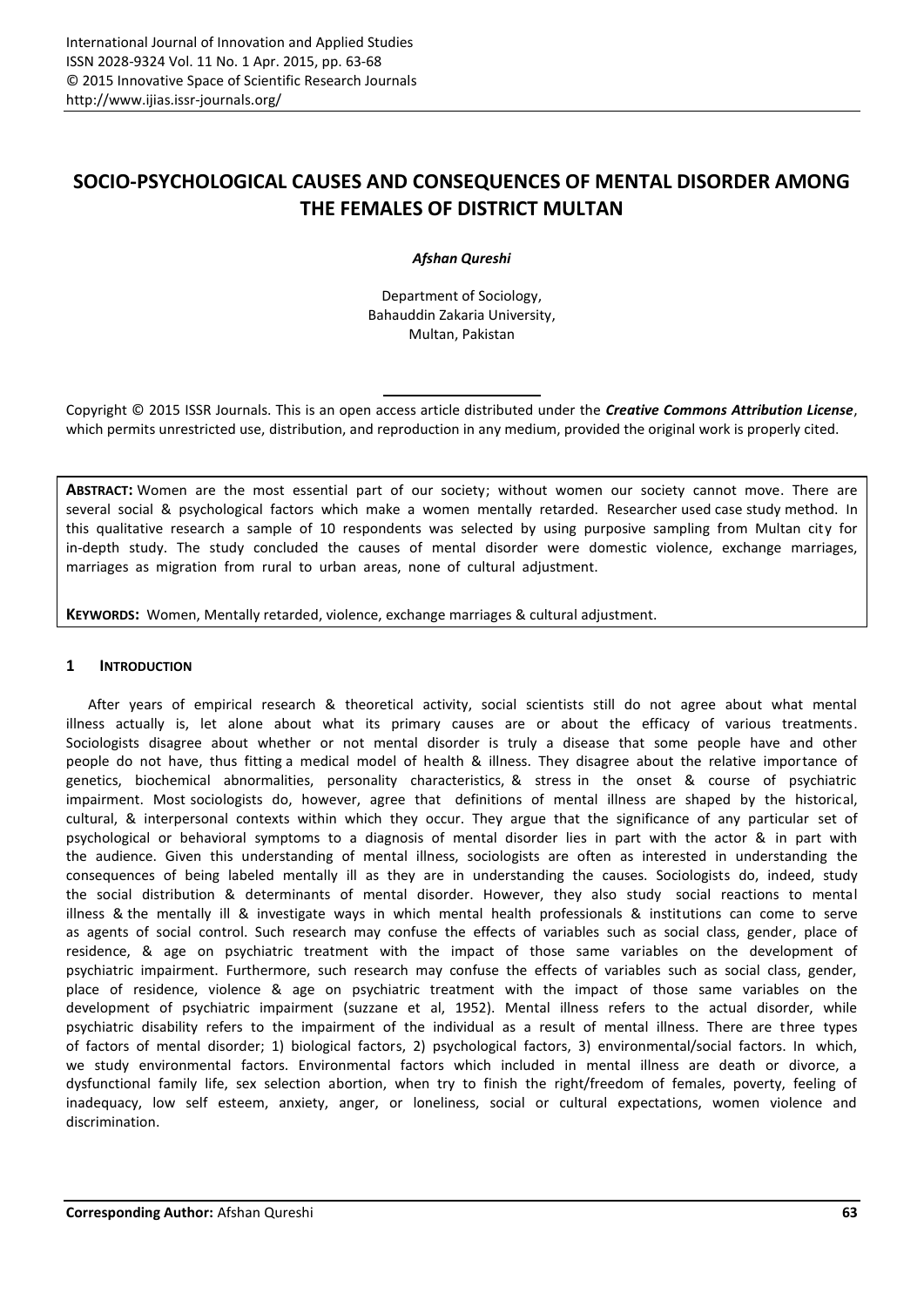# **2 REVIEW OF LITERATURE**

Klasco (2011) stated that Psychological disorders are also referred to as mental disorders these are the abnormalities of human mind that result in persistent behavior patterns that can seriously affect day-to-day functions & life. FBI (2001) defined about Domestic violence is a pattern of behavior in which one intimate partner uses physical violence, coercion, threats, intimidation, isolation & emotional, sexual, or economic abuse to control the other partner in a relationship. Stalking or other harassing behavior is often an integral part of domestic violence. Unazia et al, (2006) said that even in the new millennium, women in South Asia are deprived of their socio-economic & legal rights. There live in a system where religious injunctions, tribal codes, feudal traditions & discriminatory laws are prevalent. They are best by a lifetime social & psychological disadvantage, coupled with long year of child bearing. They often end up experiencing poverty, isolation & psychological disability. Some ancient traditions & customs are still followed promoting various forms of violence against women. These include honor killing, exchange marriages, marriage to Quran, bride price, dowry, female circumcision, questioning women's ability to testify, confinement to home, denying their rights, the practice of Sati. Tina, (2006) said that mental, psychological, or emotional abuse can be verbal or nonverbal. Verbal or nonverbal abuse of a spouse or intimate partner consists of more subtle actions or behaviors than physical abuse. While physical abuse might seem worse, the scars of verbal & emotional abuse are deep. Studies show that verbal or nonverbal abuse can be much more emotionally damaging than physical abuse. Verbal or nonverbal abuse of a spouse or intimate partner may included on threatening or intimidating to gain compliance, destruction of the victim's personal property & possessions, or threats to do so, violence to an object (such as a wall or piece of furniture) or pet, in the presence of the intended victim, as a way of instilling fear of further violence, yelling or screaming, name-calling, constant harassment, embarrassing, making fun of, or mocking the victim, either alone within the household, in public, or in front of family or friends, criticizing or diminishing the victim's accomplishments or goals, not trusting the victim's decision-making, telling the victim that they are worthless on their own, without the abuser, excessive possessiveness, isolation from friends & family, excessive checking-up on the victim to make sure they are at home or where they said they would be, saying hurtful things while under the influence of drugs or alcohol & using the substance as an excuse to say the hurtful things, blaming the victim for how the abuser acts or feels, making the victim remain on the premises after a fight, or leaving them somewhere else after a fight, just to "teach them a lesson", making the victim feel that there is no way out of the relationship. Sometimes all these reasons make a female the victim of different type of disorder, e.g; depression, anxiety, schizophrenia, post traumatic stress disorder & many others disorders. Mental Health Week (2011) defined about current research which shows that people with major mental illness are 2.5 times more likely to be the victims of violence than other members of society. This most often occurs when such factors as poverty, transient lifestyle & substance use are present. Any of these factors make a person with mental illness more vulnerable to assault & the possibility of becoming violent in response. Rashmi et al (2007) explore in her article that after marriage, if one female migrate from one culture to another culture, then she can't adjust herself in this culture & start to become the victim of mental disorder. Ceaser (2010) defined in his article that in many Islamic countries, Muslims used to justify violence against women with Islam. Yet many religious experts state that Islam rejects the abuse of women and advocates equality in the rights of women and men. Mayo (2012) stated that Mental illness refers to a wide range of mental health conditions — disorders that affect your mood, thinking and behavior. Examples of mental illness include depression, anxiety disorders, schizophrenia, eating disorders and addictive behaviors. Many people have mental health concerns from time to time. But a mental health concern becomes a mental illness when ongoing signs and symptoms cause frequent stress and affect your ability to function. A mental illness can make you miserable and can cause problems in your daily life, such as at work or in relationships. In most cases, mental illness symptoms can be managed with a combination of medications and counseling (psychotherapy). John (2011) stated that depression is a common but serious illness & most who experience it need treatment to get better. National Health & Medical Research Counsil (2011) shows that Women who experience gender-based violence such as rape, sexual assault, intimate partner violence and stalking have a higher lifetime prevalence of mental health disorders, dysfunction and disability.

# **3 PURPOSE OF THE STUDY**

Mental problem is an important problem of society which causes malfunctioning of the individuals including male & female. If the female is mentally disturbed that can negatively affect the functioning of the whole family. This shows the significance & importance of the problem. Sociologists disagree about whether or not mental disorder is truly a disease that some people have & the other people don't have, thus fitting a medical model of health &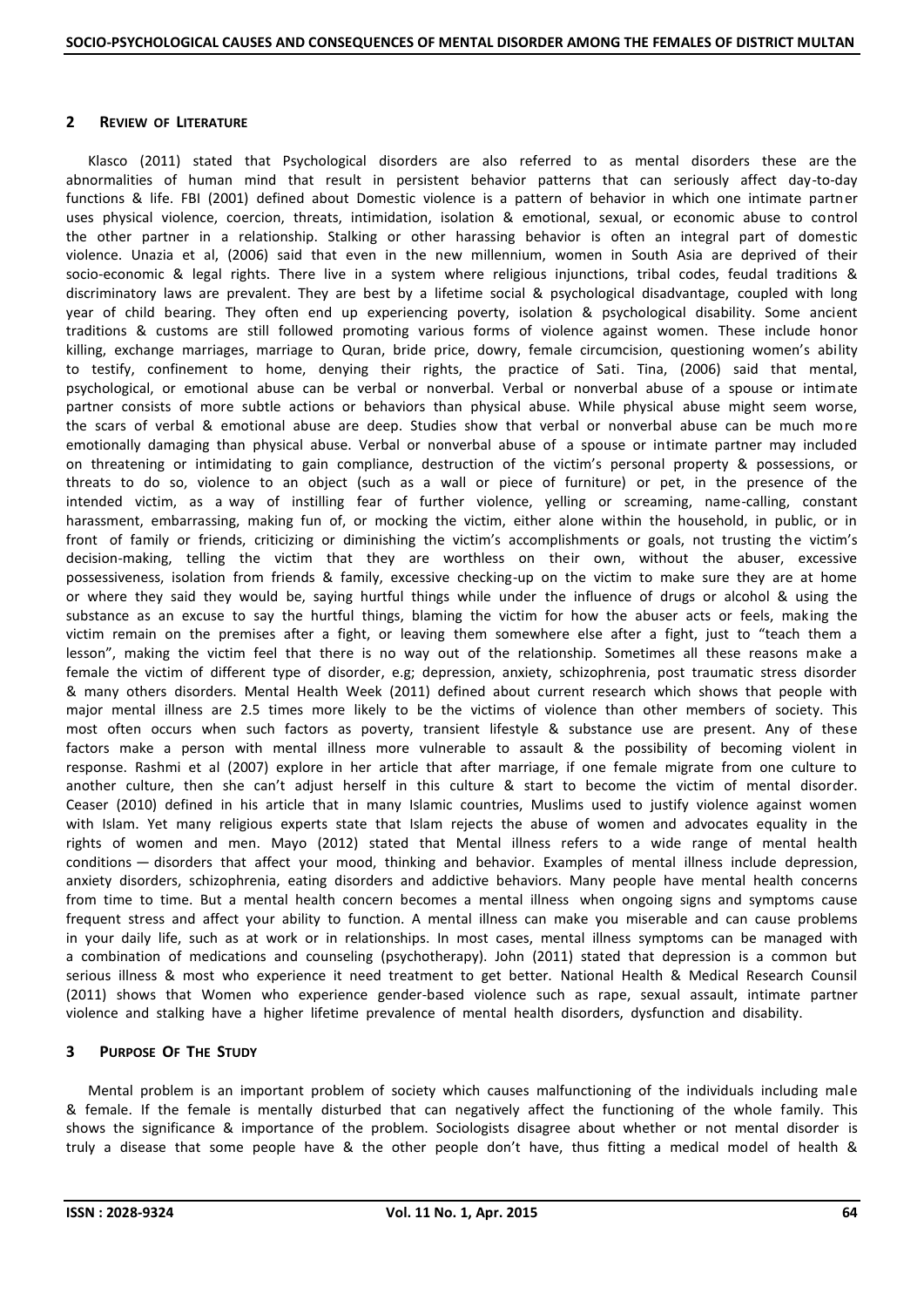illness. This seems relevant to the medical sociology; hence vital sociological significance. Some argue that the significance of any particular set of psychological or behavioral symptoms to a diagnosis of mental disorder lies in part with the actor & in part with the audience. Given this understanding of mental illness, sociologists are often as interested in understanding the consequences of being labeled mentally ill as they are in understanding the causes. Sociologists do indeed, study the social distribution & determinants of mental disorder. However, they also study social reactions to mental illness & the mentally ill & investigate ways in which mental health professionals & institutions can come to serve as agents of social control. Violence against women is now well recognized as a public health problem & human rights violation of worldwide significance. It is an important risk factor for women's ill health, with far reaching consequences for both their physical & mental health. This glossary aims to describe various forms of interpersonal violence that are directed towards women & girls. In society, many females became the victim of mental disorder due to violence, cultural complex/non cultural adjustment & cultural factors. The main objectives of the present research were:

- 1. What are the different socio-psychological causes of mental disorder among females?
- 2. To find out the different consequences of mental disorder.
- 3. To find out the different reasons of domestic violence with regard the mental disorder in females.
- 4. What is the effect of mental disorder on the families of the disordered females?
- 5. What is the effect of mental disorder on the children of the disordered females?

## **4 RESEARCH METHODOLOGY**

The researcher used qualitative research design. In this explorative research, researcher used case study method for data collection. The universe/population of the present study comprised of all the women of Multan city who affected by violence & suffering in mental disorder. The universe for the present study is Multan. The researcher selected those ten females who were facing violence & became the victim of disorder purely on the basis of purposive sampling. These ten females were taken from the Raza Abad Colony, Muhulla-Al-bakir, Pull Wasil Wala, Shah Gosa Abad, Area Shahi Werra, Jhok Bullu, Al-Karam Town, Baste Gujranwala Wali & Mumtaz-a-Abad of Multan and researcher took the help of lady health workers for finding out the data. The respondents of researcher were those individuals who were facing violence but also mentally retarded. In six cases, the data provider of these women was their mothers, in 2 cases, sisters gave their history, because they were unable to talk to others as they were not in their senses and in other 2 cases, the data was provided by their own self because when they felt that they are becoming mentally ill because of violence then they went for psychiatric treatment. For collecting data, the researcher used interview guide. To select those respondents and to conduct an in depth interviews, it was necessary to select the respondents purely on the basis of special purpose, which the researcher had in her mind.

## **4.1 HYPOTHESIS**

"Greater extent of domestic violence against women, greater the chances of mental disorder".

## **5 CASE STUDIES**

## **5.1 FAMILY SYSTEM**

8 women were from the joint family system, one was from nuclear family system and one was widow.

## **5.2 STATUS**

6 women were housewives, one woman was divorced, one was widow, one woman was lady health supervisor and one was lady health worker.

# **5.3 EDUCATION**

3 women were illiterate, 3 woman were primary passed, 2 were middle, one woman was F.A and one was having the degree of B.A.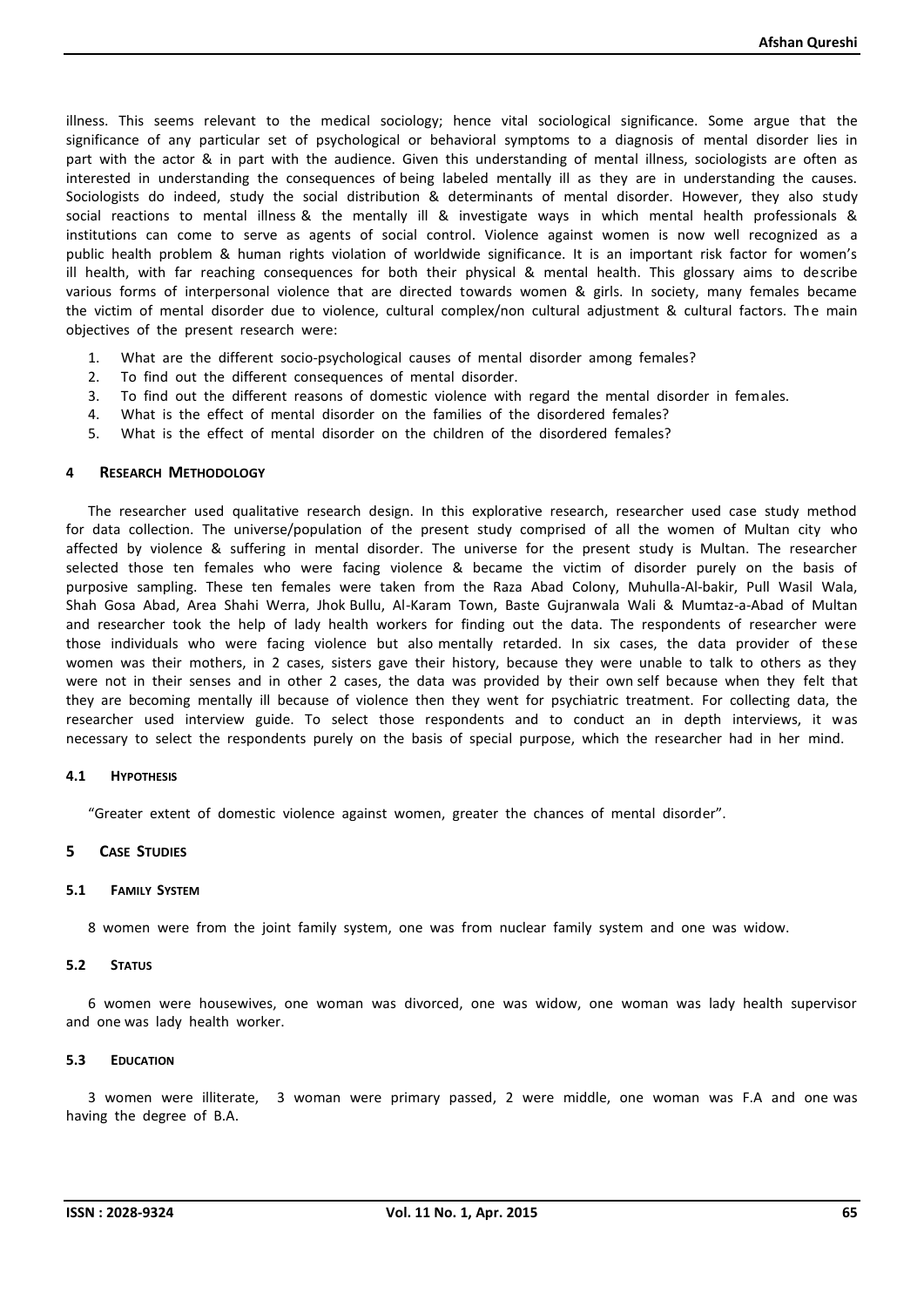## **5.4 SOCIAL CAUSES**

In case no. 1, the main cause is to be taken the revenge by the husband of victim because he want to get marry with other women but his marriage could not be done with her that's why he assume her a basic cause, so, he started to threatened her mentally, physically & emotionally. In case no. 2, The main causes were 1) exchange marriage 2) cruel of husband & in-laws family 3) consider her as a servant/ animals 4) bound her from everything 5) take away the children from her. In case no. 3, The main cause which I found was domestic violence which crossed the peak of patience or tolerance. In case no. 4, the will of husband of victim is doing second marriage. He and his family tortured her to get rid of her. As like behavior make her totally mentally retarded. In case no. 5, main cause which I found in this case was exchange marriage, domestic violence, behave with her like an animal & take away the children from her. In case no. 6, the causes which I found in this case these are 1) she was handicapped 2) working condition slow 3) get deception in her life two times 4) domestic violence in  $1<sup>st</sup>$  marriage life and also in  $2^{nd}$  marriage life. In case no. 7, the cause which I found was exchange marriage and higher education of victim and grasp her pay. In case no. 8, the cause which I found in this case was cultural adjustment. The marriage of victim was done in rural areas whereas she was a modern girl and lived in city. Her husband hit her with axe and grasp her all salary. In case no. 9, the limits of bearing violence was crossed. In case no. 10, domestic violence, exchange marriage and death of her sympathetic brother.

# **5.5 SOCIAL CONSEQUENCES: BEHAVIOR OF CHILDREN**

In case no. 1, Victim has 5 children. Edwin Sutherland said in his theory that "Criminal behavior is learned in interaction with other persons in a process of communication" it means that which we see we learned, so, the children of victim, who see their father to hit the mother and they also behave like father with their mother. In case no. 2, the victim has 2 sons; one is 15 years old and second is 6 months old. But the behavior of his son whose age was 15 years, used to show cruelness towards her mother like his father or like her in-laws family. In case no. 3, the mental condition of children was also affected after seeing the cruel behavior with their mother and by seeing their mentally retarded mother. In case no. 4, I could not find any result about the behavior of children because when her son was of 2 months old, she was totally mentally retarded and he was also living with his father. In case no. 5, I could not find any behavioral affect of children because they were also living with their father. In case no. 6, the mentally condition of her daughter was totally disturbed. She became the victim of fear, not talk to anyone, lives silent and not have the confidence. In case no. 7, I could not find out the effects of mental disorder on the children of victim because they behave like their father with her mother. In case no. 8, her children became the victim of intimidation. In case no. 9, I find out the effects of mental disorder on her son because he also starts to become the victim of mental disorder. In case no. 10, her all children were worried about her.

# **5.6 PSYCHOLOGICAL CAUSES: MENTALLY STATUS OF WOMEN**

In case no. 1, victim was totally mentally retarded. She was not in her senses she was not conscious about eating or drinking. She was totally silent, not listen to anyone. In case no. 2, the behavior of victim was hyper in nature, she breaks the things and she gradually attempted for suicide and she don't trust to anyone. In case no. 3, victim was suffering with anxiety and depression and she could not trust to anyone and assume everyone as her enemy. In case no. 4, she has lost her senses permanently, her family tied her with rope at bed and when she suffered with panic attacks then she used to make noise and break the rope and ran away in the streets. In case no. 5, victim was totally mentally retarded. She was not in her senses she was not conscious about eating or drinking. She was totally silent, not listen to anyone. she tried for suicide gradually. She was also suffering with heart disease. In case no. 6, she was the living like a zombie and having hyper behavior, laugh and weep spontaneously. In case no. 7, she became the victim of depression if she would not do job then she would be totally mentally retarded: told me by their office member. In case no. 8, victim was suffering of depression and anxiety and also many other diseases such as stomach ulcer, wounds in intestine, & heart diseases and her staff members said that her performance is very dreadful in work but we did not take out her from job otherwise she would be totally mentally retarded. In case no. 9, the victim manifests with weeping disorder & tried for suicide many times. In case no. 10, she ran in the street with knife in her hand and no one can pass near to her house. She beat the people and make a noise so much.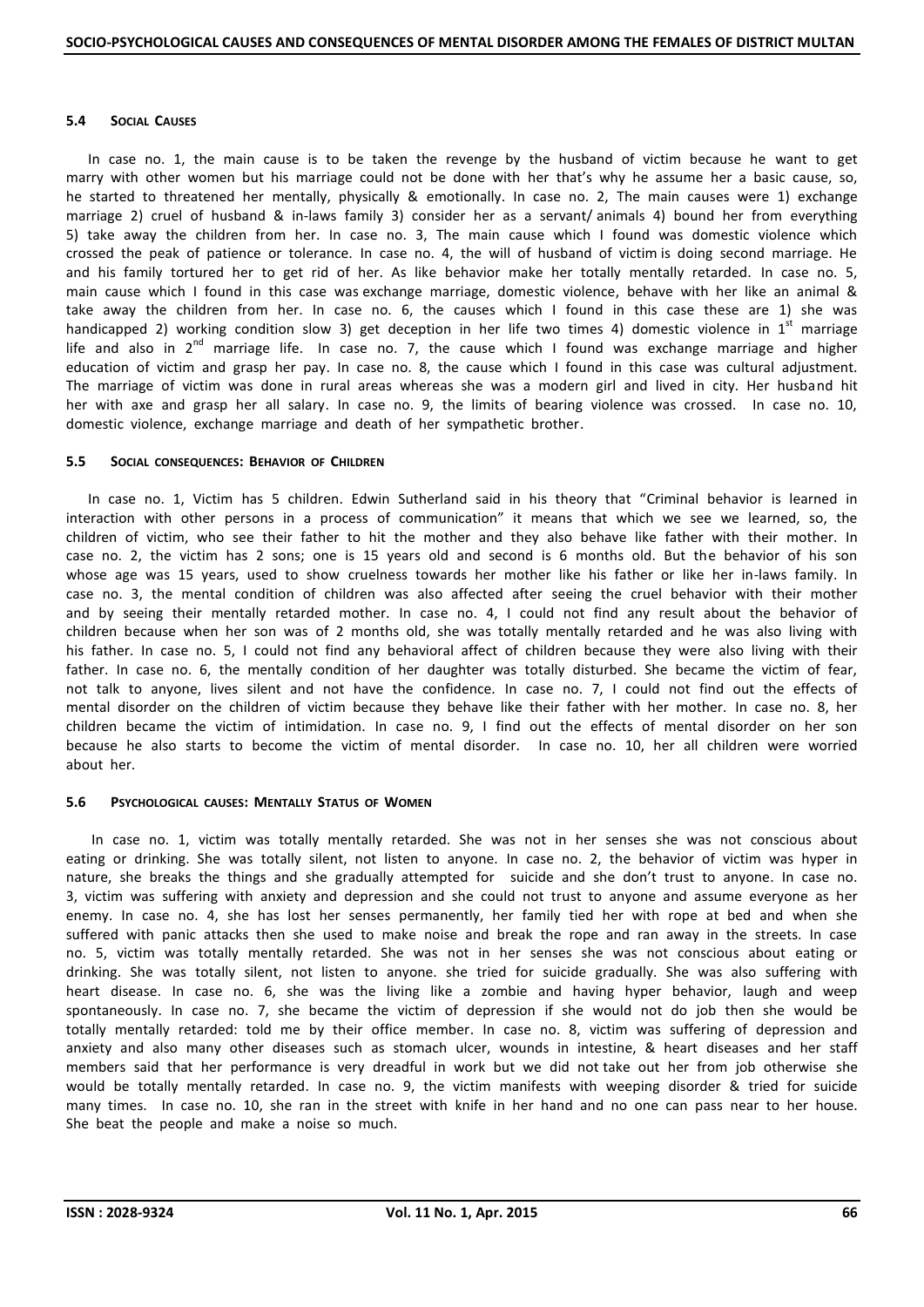## **5.7 PSYCHOLOGICAL CONSEQUENCES: AFFECT ON FAMILY**

In case no. 1, there was no effect on the family of victim because victim has step mother and her behave was very cruel with her. In case no. 2, I did not find any affect on the family of victim because her parents were died and she was living with their brothers. In case no. 3, her parents were very worried about her horrific condition and the condition of her children was also affected & they feel fear from everything and have no confidence. In case no. 4, her family were disturbed by seeing her condition. In case no. 5, the victim of mother was very worried about her. In case no. 6, her mother and her daughter was totally depressed. In case no. 7, I could not find effects of mentally disordered woman on family because her brother said that we have no concern with you because our duty is just doing your marriage. In case no. 8, Her parents were worried about her and her children were becoming the victim of intimidation. In case no. 9, I find out the effects of mental disorder on her son because he was also becoming the victim of mental disorder. In case no. 10, her children were worried about her.

## **5.8 PSYCHO TREATMENT**

in 7 case studies: the response of people that if we give them treatment then it is the sign of our insult, what people think about her that their daughter cannot bear the feuds of house and these are women, so, providing treatment to them is the wastage of money. But there are 3 women who are getting treatment; one woman is getting treatment from Khwaja Farid Hospital, 2 women are taking the treatment from Al-rahman Hospital.

# **6 CONCLUSION**

- 1. All women are become the victim of violence. It does not matter women are working lady or not, women are educated or not.
- 2. There are some Social factors which push the women in the life of darkness, make her a mentally retarded person. These factors are 1) violence, 2) exchange marriage, 3) will of husband to do second marry, 4) make her isolated, 5) snatch her all salary, don't give them permission to use salary about her own will 5) snatch her children and 6) non-cultural adjustment.
- 3. In some families, I found that children are also became the victim of disorder. In their behavior, I found aggression and intimidation. They are disturbed from their house environment & their mentally retarded mother. And in some families, I found that children also learn the violent behavior from their family & they also behave their mother like their father or their violent family.
- 4. In our society, our families don't get the treatment as like females because they understand that they are the sign for their insult in baradri & society that they became the victim of mental disorder due to violence.

# **7 SUGGESTION**

Here are some suggestions for controlling this evil.

- 1- Should give the hard punishment to as like males then they feel pain & writhe & also feel the pain of females which they give them & they feel fear to give them tyrants. According to my point of view, government should search as like males & then they should call the media. In front of media, dibble would be dug & then put them in this dibble as like that their half body in the dibble & half is out. Then fill this dibble with scales & pointy bullions & take the machine of electric shock (which psychiatrist use for giving shock to brain) around their brain. On one side, stones would be gathered & then said the people that pick up the stones & beat them & also in electric shock machine leave the electric shock with intermittent & this process continued until death. After their death hang their dead body at that time that birds infect their dead body. All this punish show through the media at every channel. When males see this punishment at the T.V then they feel fear that thinks that before it females don't tell about their condition to anyone for their respect which they make & now govt. find as like males itself & give them as like horror punishment & then they start to respectively behave with females.
- 2- Also show the rights of females according to Islam & state show on T.V which violence males relate with Islam then know that how much they told true. Due to all these solutions I think that this evil should be finished or ended from society & no female will become a psycho patient or a zombie.
- 3- What is the rights of females should be as compulsory subject in school & collages.
- 4- There should be seminar about women rights & stopping violence in rural & urban areas.